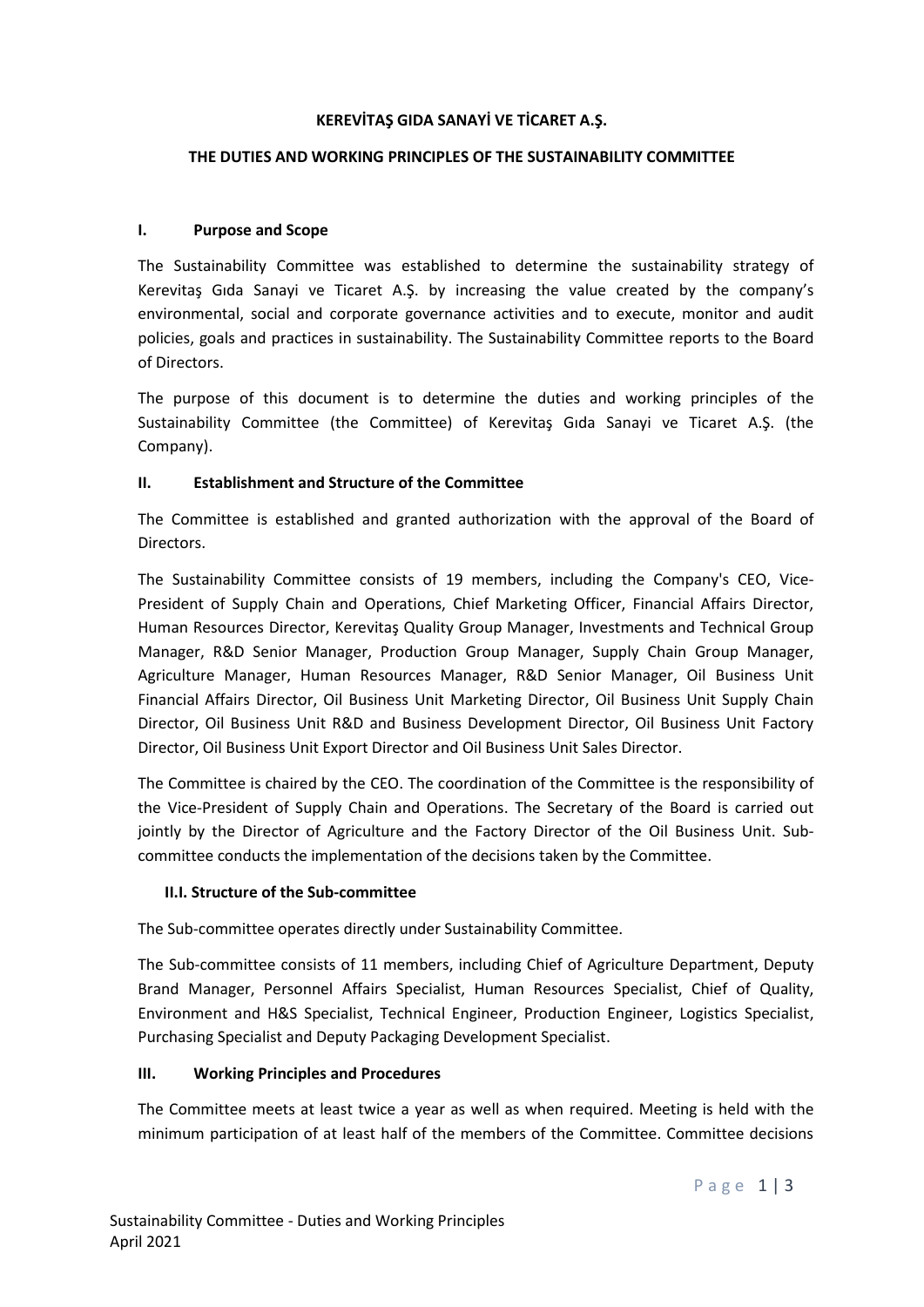are taken with absolute majority vote. In the event of equality, the vote of the Chairperson of the Committee is counted as two votes.

The Committee Secretariat records the decisions taken in the Committee in written form, including meeting venue, time and attending members, and archives the information after taking the signatures of the committee members.

The Committee is responsible to report the decisions taken to the Board of Directors through the Chairperson of the Committee.

## **IV. Duties and Responsibilities**

- Carrying out works with the purpose of integrating sustainability into the structure of the Company and develop related projects,
- Following up of national and international developments in sustainability,
- Establishing the sustainability strategy, goals, road maps and policies,
- Guiding the Company's sustainability strategy and policy by proactively managing risks in terms of social, environmental and corporate governance,
- Supporting the development and enable the implementation of projects towards mitigation of carbon emissions from the work processes as part of the fight against climate change,
- Monitoring the road map of the Company in sustainability and the developments in practices, setting goals, defining performance criteria, auditing performance in line with the goals and enabling active engagement of all related departments of the Company throughout the process.
- Authorising and coordinating the Sub-committee established within the Company as part of the activities,
- Regularly reviewing, revising, executing, monitoring and auditing the sustainability policy, goals, practices, working principles, and management systems, and submitting to the approval of the Board of Directors, if required,
- Providing information to all Company employees in line with Company's sustainability policy and goals and working towards adoption of these policies by the employees,
- Enabling stakeholder engagement of all stakeholders about the Company's sustainability strategy, policy and practices,
- Ensuring that work outputs correspond to the Company's sustainability policies and expectations are among the Committee's duties and responsibilities.

# **V. Responsibilities and Working Principles of the Sub-committee**

- The Sub-committee is established to support the implementation of the decisions taken by the Committee.
- The Sub-commission is liable to execute all the duties given by the Committee.
- The Sub-committee is liable to determine goals in relation to the decisions taken by the Committee, enable, monitor, revise, if required, the implementation of all sustainability activities and report to the Chairperson of the Committee and the Committee.
- The members of the Sub-committee participate in and contribute to the activities of the Committee on behalf of their departments.